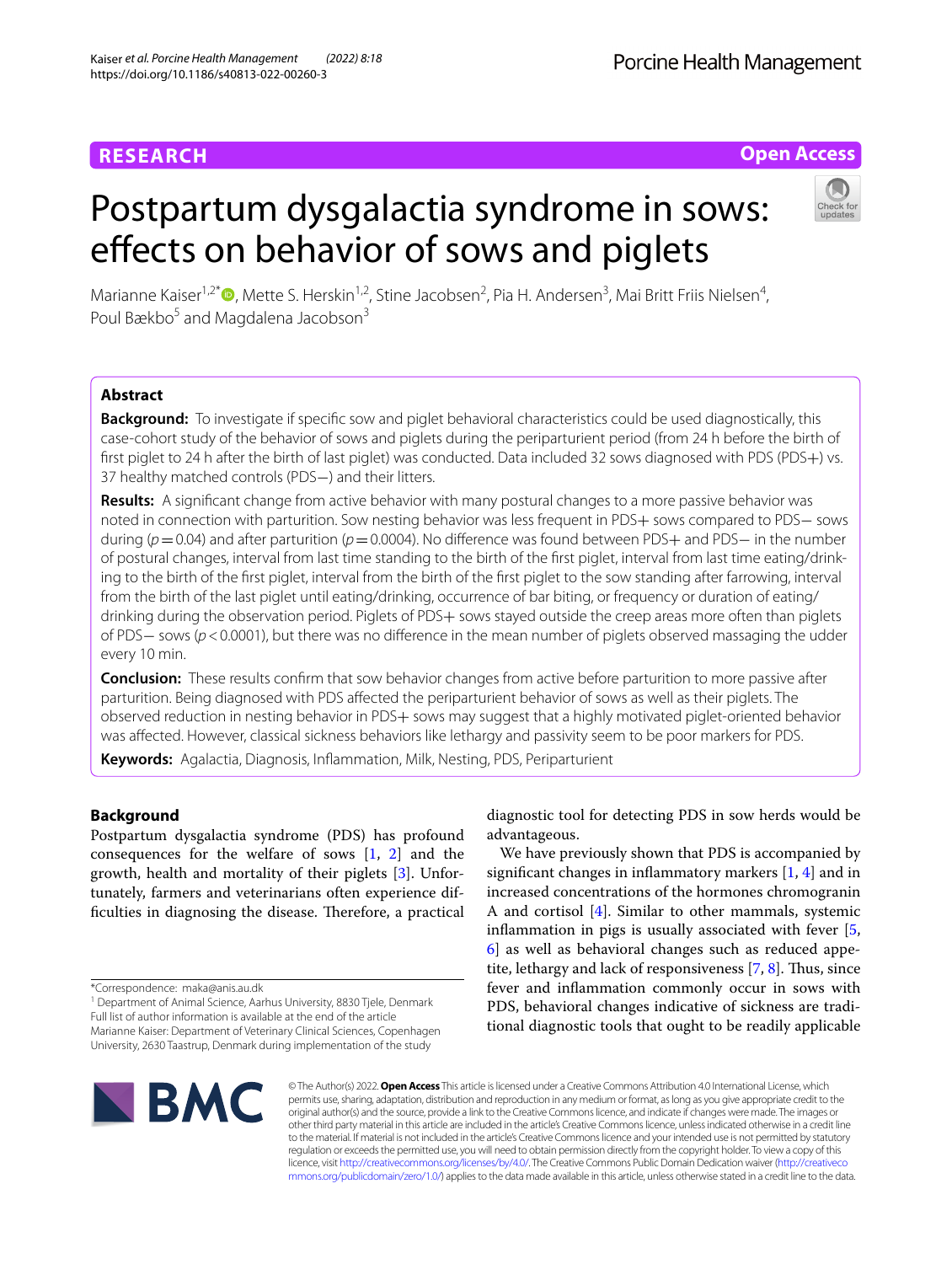in the detection of PDS. Hence, we hypothesized that recording behaviors indicative of disease during the periparturient period could assist in diagnosing PDS.

Furthermore, studying the behavior of sows in the periparturient period may add to the existing knowledge on PDS. It has been shown that intense nest-building [[9\]](#page-8-8) and a higher proportion of sow-initiated suckling bouts [[10](#page-8-9)] are associated with successful nursing (milk let-downs), increased litter size [[11\]](#page-8-10) and lower piglet mortality [\[12](#page-8-11)]. The behavior of hungry piglets is considered an indicator of milk defciency in sows and also used in the diagnosis of PDS [\[13](#page-8-12), [14\]](#page-8-13). However, signs of hunger in the piglets are imprecisely defned in the literature and need to be evaluated in order to add information to our previous fndings of reduced growth in litters from PDS− sows [\[4](#page-8-3)].

Further, a positive association between the ease of parturition, which has an impact on piglet survival, and the frequency of postural changes during the periparturient period has been demonstrated [\[15\]](#page-8-14). Conversely, it has been argued that stress could be a plausible trigger of PDS [[16\]](#page-8-15), and it is therefore currently unclear whether *e.g.* restlessness is a positive or negative health indicator. Risk factors for PDS include stressful management and housing [[16](#page-8-15), [28,](#page-9-0) [29](#page-9-1)], and Kulok et al. [\[17](#page-9-2)] demonstrated that prenatal stress triggered by maternal confnement caused increased plasma cortisol levels in sows and afected the health of the sows and their piglets. Further, we have previously demonstrated higher concentrations of certain stress markers, such as cortisol, in PDS+ sows before parturition [\[4\]](#page-8-3). Despite these indicative results, the assumption that stress is a trigger of PDS remains poorly studied. This study aimed to compare the behavior of PDS-afected (PDS+) and healthy control (PDS−) sows and their piglets during the period from 24 h before the birth of the frst piglet to 24 h after the birth of the last piglet.

#### **Results**

#### **Piglet activity and suckling**

Piglets from the PDS+ sows were observed outside the creep areas in a larger proportion of observations than piglets from the PDS $-$  sows ( $p$ <0.000[1\)](#page-1-0) (Table 1). There was no diference in the number of piglets massaging the udder between litters of PDS+ sows and PDS− sows, neither before ( $p=0.86$ ) nor after ( $p=0.12$ ) the sows had received medical treatments (Table [2](#page-2-0)).

#### **Sow nesting and bar biting**

The occurrence of nest building and bar biting changed over time and these behaviors were more frequently observed before parturition than after (*p*<0.0001 for both variables) (Table [3](#page-2-1)). An interaction between time period and treatment group was found with respect to

<span id="page-1-0"></span>**Table 1** Percent of observations showing piglets being active outside the creep area by group size and sow status (sows suffering from postpartum dysgalactia (PDS+) and healthy sows (PDS−)). Results are given as a % of all observations

| Groups    | Group<br>size (No.<br>of Piglets) | Piglets outside the<br>creep area (% of obs.) | p-value (all over) |
|-----------|-----------------------------------|-----------------------------------------------|--------------------|
| PDS+ sows | $\Omega$                          | 4                                             |                    |
|           | $1 - 5$                           | 11                                            |                    |
|           | $6 - 10$                          | 13                                            |                    |
|           | $11 - 15$                         | 72                                            |                    |
| PDS-sows  | 0                                 | 8                                             |                    |
|           | $1 - 5$                           | 15                                            |                    |
|           | $6 - 10$                          | 16                                            |                    |
|           | $11 - 15$                         | 61                                            | < 0.0001           |

the nest-building behavior  $(p<0.0001)$ , showing that PDS− sows performed signifcantly more nest-building behavior than the PDS+ sows during  $(p=0.04)$  and after parturition  $(p=0.0004)$  (Table [3\)](#page-2-1). In contrast, there was no diference in the occurrence of bar biting between the two groups  $(p=0.70;$  Table [3](#page-2-1)).

#### **Sow postures**

Comparing three time periods (before, during and after parturition), all common postures changed signifcantly over time (Table [4;](#page-3-0) *p*-values are given in the table). Active postures were performed more often before parturition compared to after the birth of the piglets. Upright position, mixed recumbency and ventral position, where the belly touched the floor, were performed more frequently during the 24 h before parturition compared to during parturition and the subsequent 24 h period after parturition. Conversely, the sows were positioned in lateral recumbency (right and left) more frequently during and after parturition compared to the 24 h before parturition. Sitting postures occurred more often during parturition compared to before and after. No diferences between PDS+ and PDS− sows were found for any kind of active or inactive posture (Table [4](#page-3-0)).

#### **Sow behaviors**

No diferences were observed between the two experimental groups in terms of interval from last time the sows were observed standing and until the birth of the first piglet  $(p=0.40)$  or the interval from last observation of eating/drinking to the birth of the frst piglet  $(p=0.20)$ . Likewise, there was no difference between groups for the intervals between the birth of the frst piglet and the frst occurrence of standing after parturition  $(p=0.40)$  or the interval between the birth of the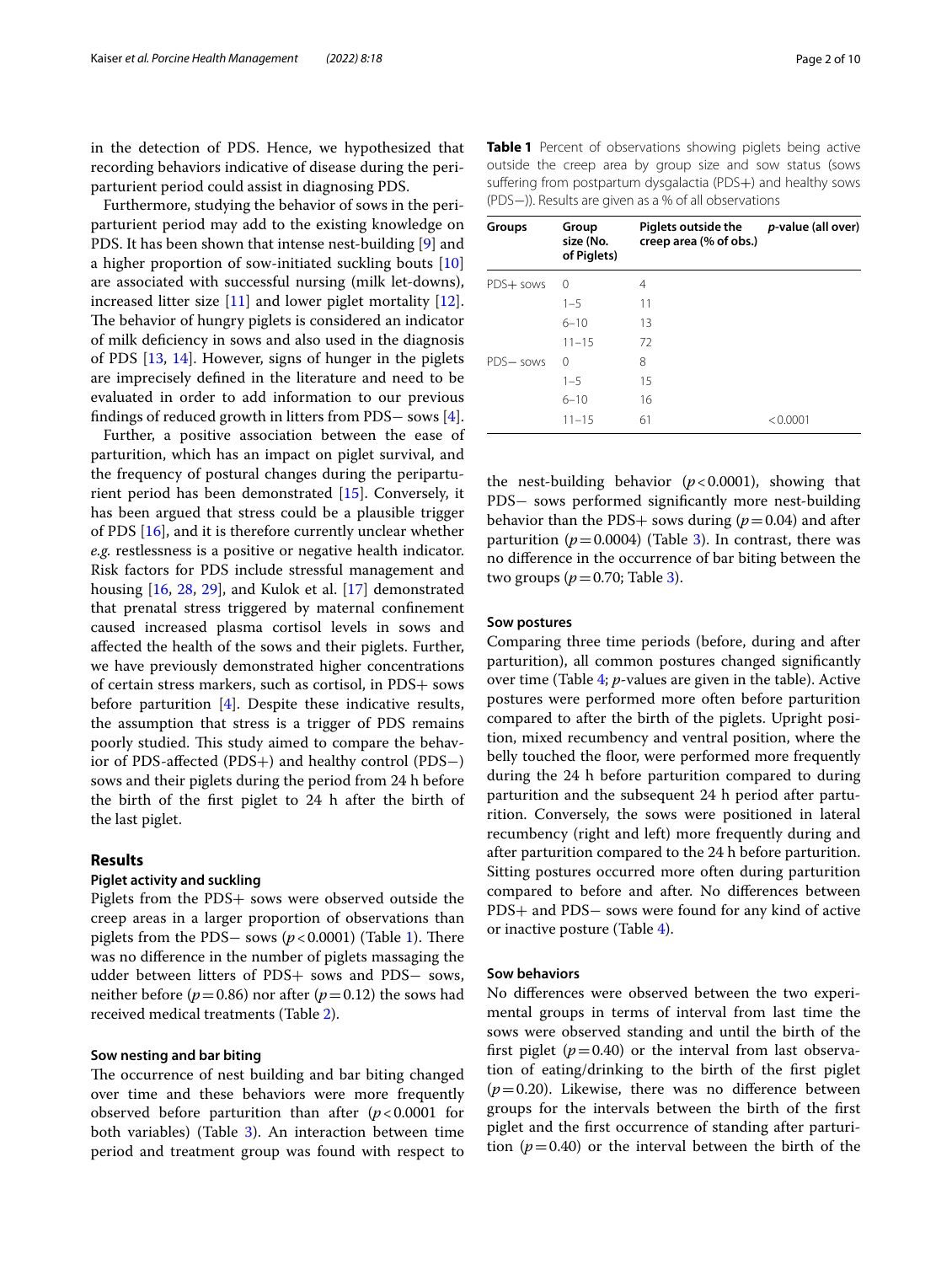| Groups |    | Active piglets massaging the udder; 'Nursing'     |                       |                 |                                                                    |             |                              |                 |  |  |  |
|--------|----|---------------------------------------------------|-----------------------|-----------------|--------------------------------------------------------------------|-------------|------------------------------|-----------------|--|--|--|
|        |    | The 6 h preceeding medical treatment of PDS+ sows |                       |                 | The 6 h starting from 24 h after medical treatment of<br>PDS+ sows |             |                              |                 |  |  |  |
|        | n  | Mean (Obs.)                                       | Standard<br>deviation | <i>p</i> -value | n                                                                  | Mean (Obs.) | <b>Standard</b><br>deviation | <i>p</i> -value |  |  |  |
| $PDS+$ | 32 | 6.3                                               | 0.5                   |                 | 27                                                                 | 5.9         | 0.7                          |                 |  |  |  |
| $PDS-$ | 33 | 6.0                                               | 0.9                   | 0.86            | 33                                                                 | 5.6         | 0.8                          | 0.12            |  |  |  |

<span id="page-2-0"></span>**Table 2** Mean numbers of active piglets massaging the udder of sows suffering from postpartum dysgalactia (PDS+) and healthy sows (PDS−) after parturition. There are missing values for 5 sows during the 6 h period after medical treatment

<span id="page-2-1"></span>**Table 3** Nesting behavior and bar biting in sows sufering from postpartum dysgalactia (PDS+) and healthy sows (PDS−) during the periparturient period. Results are given as a % of all observations

| Sow activity | <b>Relative to</b> | Group  | <b>Activity performed</b>    | <i>p</i> -values |         | p-values for the total period |  |
|--------------|--------------------|--------|------------------------------|------------------|---------|-------------------------------|--|
|              | parturition        |        | $(% \mathbf{A})$ (% of obs.) | (group*)         | (group) | (time)                        |  |
| Nesting      | Before             | $PDS+$ | 31                           |                  |         |                               |  |
|              |                    | $PDS-$ | 32                           | 0.56             |         |                               |  |
|              | During             | $PDS+$ | 7                            |                  |         |                               |  |
|              |                    | $PDS-$ | 9                            | 0.04             |         |                               |  |
|              | After              | $PDS+$ | 6                            |                  |         |                               |  |
|              |                    | $PDS-$ | 8                            | 0.0004           |         | < 0.0001                      |  |
| Bar biting   | Before             | $PDS+$ | 23                           |                  |         |                               |  |
|              |                    | $PDS-$ | 23                           |                  |         |                               |  |
|              | During             | $PDS+$ | 3                            |                  |         |                               |  |
|              |                    | $PDS-$ | 3                            |                  |         |                               |  |
|              | After              | $PDS+$ | $\overline{2}$               |                  |         |                               |  |
|              |                    | $PDS-$ | $\overline{2}$               |                  | 0.70    | < 0.0001                      |  |

\*Due to the interaction between time period and group, nesting was estimated separately for the time periods before, during and after parturition

frst piglet and the frst time sows were observed eating/ drinking ( $p = 0.76$ ; Table [5](#page-3-1)). A median of 7.5 (4.5–11.5) observations of defecation were found for the PDS+ sows during the 24 h pre-parturient period, whereas a median of 0 (0–0) was found during parturition and the 24 h post-parturient period. In the PDS− sows, the corresponding numbers were 7.0  $(5-12)$ , 0  $(0-0)$  and 0 (0–0), respectively. Finally, the interval from the birth of the frst piglet until the frst time the sow was observed urinating did not difer between PDS+ and PDS− sows  $(p=0.72;$  Table [5](#page-3-1)).

In addition, there were no diferences between the groups in the number of times  $(p=0.94)$  and the duration of time  $(p=0.78)$  spent exhibiting other behaviors ("Others"), or with respect to how many times  $(p=0.73)$ and for how long  $(p=0.31)$  the sows were observed eating/drinking. On average, PDS+ sows were restrained by a researcher (for sampling, clinical examination and similar purposes) 8.1, 3.6 and 9.7 times before, during and after parturition, respectively. In the PDS− sows,

the corresponding number of observations were 8.6, 2.3 and 9.5. Thus, the change over time was significant (*p* < 0.0001), but it applied to both PDS+ and PDS− sows, thus showing no diference between the groups  $(p=0.91)$ . However, recordings of restraint and treatments by injection were closely correlated and the total time spent restrained did not difer between the groups  $(p=0.46)$ .

#### **Delivery of the placenta**

In the PDS+ sows, expulsion of the placental tissue was observed 2.6 times on average. The mean interval from the birth of the frst piglet until the frst placental tissue was observed was 12:49 h (min 9:53; max 15:12). For PDS− sows, a mean of 2.1 observations of expulsion of placental tissue was recorded and the interval from the birth of the frst pig until the frst observation of the expulsion of placental tissue was 9:04 h (min 7:25; max 11:02)  $(p_{\text{group}}=0.01)$ .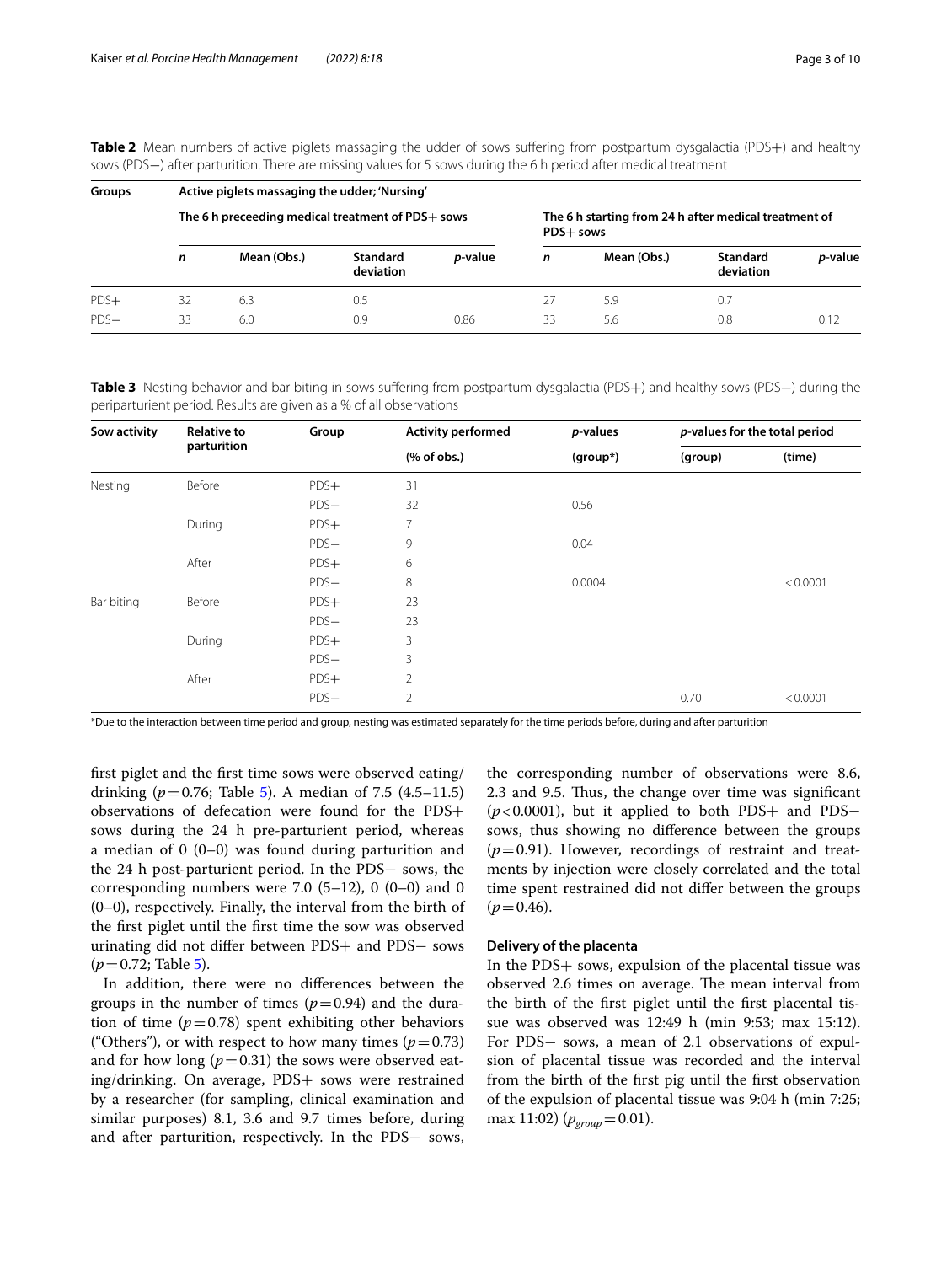<span id="page-3-0"></span>**Table 4** Postures in sows sufering from postpartum dysgalactia (PDS+) and healthy sows (PDS−) during the periparturient period

| <b>Postures</b>                              |        | Group Before<br>parturition | During<br>parturition* | After<br>parturition |     |          | Standard error p-value (time) p-value (group) |
|----------------------------------------------|--------|-----------------------------|------------------------|----------------------|-----|----------|-----------------------------------------------|
| Inactive posture, total (h/24 h)             | $PDS+$ | 16.6                        | 22.6                   | 22.3                 |     |          |                                               |
|                                              | $PDS-$ | 16.4                        | 21.8                   | 21.8                 |     |          |                                               |
| Active posture, total (h/24 h)               | $PDS+$ | 7.3                         | 1.2                    | 1.8                  |     |          |                                               |
|                                              | $PDS-$ | 7.6                         | 1.8                    | 2.2                  | 0.2 | < 0.0001 | 0.06                                          |
| Ventral recumbency (h/24 h)                  | $PDS+$ | 2.3                         | 0.3                    | 0.7                  |     |          |                                               |
|                                              | $PDS-$ | 2.3                         | 0.4                    | 0.8                  | 0.2 | < 0.0001 | 0.83                                          |
| Ventral recumbency (% of inactive)           | $PDS+$ | 14                          |                        | 3                    |     |          |                                               |
|                                              | $PDS-$ | 14                          | 2                      | 4                    | 1.2 | < 0.0001 | 0.74                                          |
| Right or left lateral recumbency (h/24 h)    | $PDS+$ | 9.5                         | 21.5                   | 20.2                 |     |          |                                               |
|                                              | $PDS-$ | 9.3                         | 20.7                   | 19.6                 | 0.5 | < 0.0001 | 0.25                                          |
| Right or left lateral recumbency (% of inac- | $PDS+$ | 58                          | 95                     | 91                   |     |          |                                               |
| tive)                                        | $PDS-$ | 56                          | 95                     | 90                   | 1.4 | < 0.0001 | 0.64                                          |
| Mixed recumbency (Udder partly exposed)      | $PDS+$ | 28                          | 3                      | 6                    |     |          |                                               |
|                                              | $PDS-$ | 28                          | 2                      | 5                    | 2.7 | < 0.0001 | 0.82                                          |
| Upright position (h/24 h)                    | $PDS+$ | 4.7                         | 0.8                    | 1.4                  |     |          |                                               |
|                                              | $PDS-$ | 5.1                         | 0.9                    | 1.9                  | 0.2 | < 0.0001 | 0.12                                          |
| Upright position (% of active)               | $PDS+$ | 64                          | 46                     | 79                   |     |          |                                               |
|                                              | $PDS-$ | 68                          | 40                     | 82                   | 2.2 | < 0.0001 | 0.89                                          |
| Sitting (t/24 t)                             | $PDS+$ | 2.7                         | 0.6                    | 0.4                  |     |          |                                               |
|                                              | $PDS-$ | 2.5                         | 1.2                    | 0.4                  | 0.3 | < 0.0001 | 0.26                                          |
| Sitting (% of active)                        | $PDS+$ | 36                          | 54                     | 21                   |     |          |                                               |
|                                              | $PDS-$ | 32                          | 60                     | 18                   | 3.3 | < 0.0001 | 0.89                                          |

Ventral, lateral and mixed recumbency are considered as inactive posture, whereas upright and sitting position are considered as active \*Adjusted to a 24 h period

<span id="page-3-1"></span>Table 5 Duration (min) of selected activity performed by sows suffering from postpartum dysgalactia (PDS+) and healthy sows (PDS−) during the periparturient period

| Sow activity                                                                                           | Length of time (h:min) |    | <b>Standard</b> | p-value |           |      |
|--------------------------------------------------------------------------------------------------------|------------------------|----|-----------------|---------|-----------|------|
|                                                                                                        | $PDS+$                 | n  | $PDS-$          | n       | deviation |      |
| Last standing posture until parturition of first piglet                                                | 0:15                   | 32 | 0:22            | 37      | 0:40      | 0.40 |
| Parturition of the first piglet until first time of standing posture                                   | 1:31                   | 32 | 2:18            | 37      | 3:56      | 0.40 |
| Last time the sow's head was in the trough (eating/drinking) until parturi-<br>tion of first piglet    | 2:30                   | 32 | 1:42            | 37      | 2:36      | 0.20 |
| Parturition of the first piglet until first time the sow's head was in the<br>trough (eating/drinking) | 8:30                   | 32 | 8:00            | 36      | 1:00      | 0.76 |
| Parturition of the first piglet until the first time the sow urinated                                  | 14:06                  | 29 | 14:42           | 29      | 0:07      | 0.72 |

# **Discussion**

#### **Piglet activity**

The high percentage of piglets observed outside the creep areas among the PDS+ sows may indicate that the piglets were hungry, which is in accordance with the lower growth rate compared to the litters from PDS− sows, as previously described in these particular litters [[4\]](#page-8-3). Similarly, other studies indicate that behaviors indicative of hunger as a consequence of PDS manifest as unrest in

piglets  $[13, 14]$  $[13, 14]$  $[13, 14]$  $[13, 14]$  $[13, 14]$ . The presence of PDS may therefore have welfare implications for the piglets. Whether or not systematic measurements of piglet behavior can be used in the screening of PDS sows requires further investigation, as piglets from healthy PDS− sows also frequently stayed outside the creep area (Table [1\)](#page-1-0). Monitoring piglet behavior may even be considered an inappropriate marker for PDS, since the ambition must be to detect PDS before the piglets show overt signs of hunger. We were not able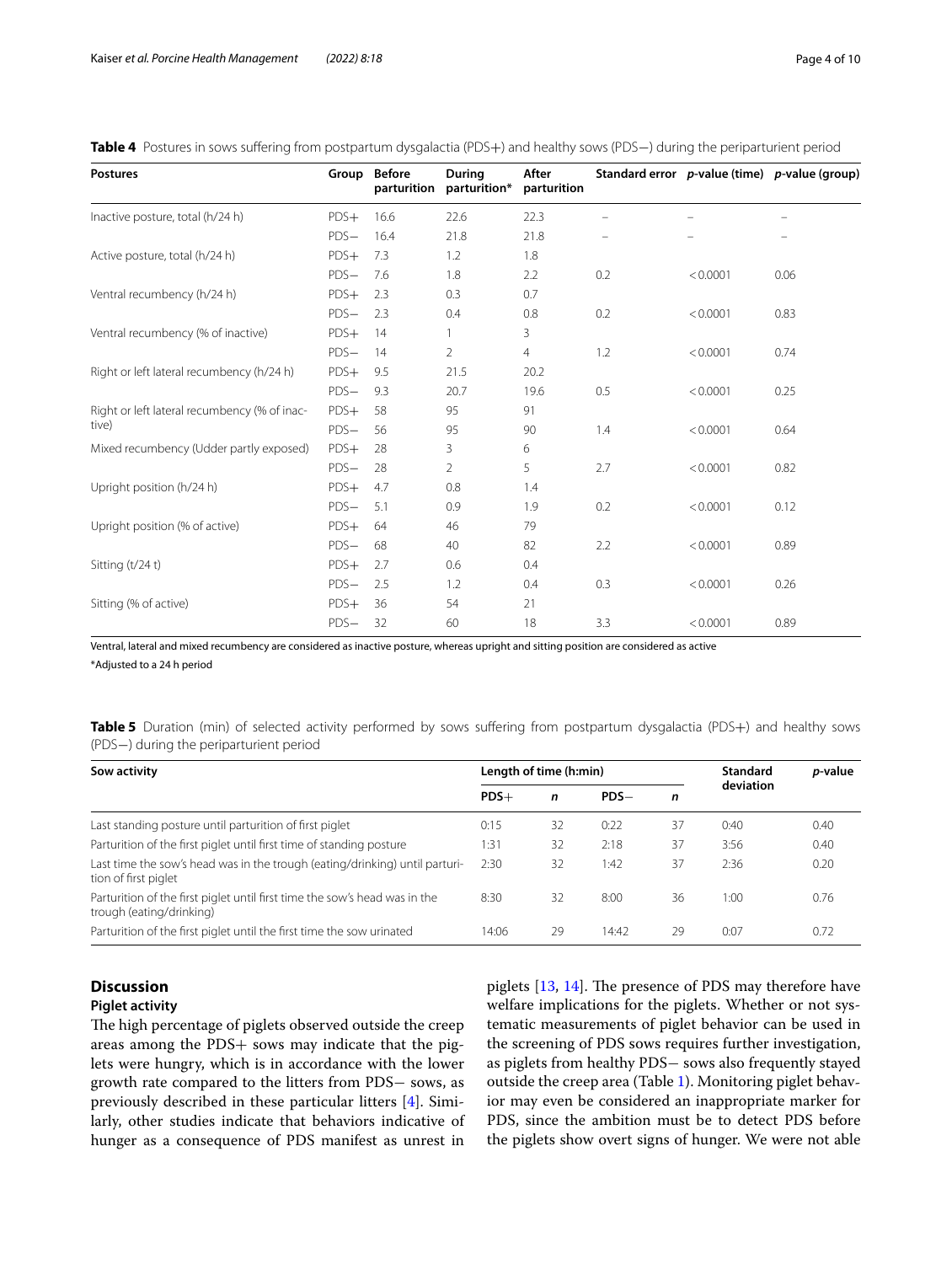to show any association between the number of piglets massaging the udder and PDS. This could be due to the fact that both hungry and well-fed newborn piglets are prone to stay by the sow's udder, since the regular cyclical nursing is only gradually established after parturition, as reviewed by Verstegen  $[18]$  $[18]$  $[18]$ . In addition, unsuccessful nursing, which makes the piglets massage the udder to a greater extent, is most frequent in the frst weeks of lactation [\[19](#page-9-4)] and in the same period as the occurrence of PDS.

#### **Nesting**

In the present study, the occurrence of pre-partum nest building did not difer between the two experimental groups, whereas during parturition and post-partum, nest-building behavior was observed signifcantly more often in the PDS− sows than in the PDS+ sows (Table [3](#page-2-1)). Typically, nest-building behavior is more common prior to than during or after parturition. In a study of sows kept under semi-natural conditions, nest building was performed 3–7 h before parturition [\[20](#page-9-5)]. However, other studies have demonstrated that sows gradually reduce their nesting behavior closer to parturition [\[21](#page-9-6)]. According to Damm et al. [[22\]](#page-9-7), a nest-building phase peaked on average 7.5 h prepartum, and was followed by nest building during parturition and until 2 h postpartum. In the study by Jensen [[20](#page-9-5)], the sows were restless during parturition, turning around and showing maternal behavior towards the piglets, *e.g.* by grunting and sniffing. Cronin et al. [[23\]](#page-9-8) demonstrated sows pawing, rooting and nosing before, during and after parturition, but did not observe pawing and "nesting-like behavior" after parturition. The occurrence of piglet-oriented sow behavior, where sows seem to explore the piglets *e.g.* by snifng, was also reported by Cronin et al. [\[23](#page-9-8)] and Andersen et al. [\[21](#page-9-6)]. Finally, Lammers and de Lange [[24](#page-9-9)] showed that gilts with the opportunity to move freely performed a high degree of nest building in the frst day after parturition. Thus, healthy sows seem to have a natural preference for nesting or nesting-like behavior both during and after parturition.

The lower level of nesting activity among the  $PDS+$ sows is probably due to sickness, as we have previously shown that these sows had a signifcantly stronger infammatory response than the PDS− sows [[2\]](#page-8-1). Passive behavior, *e.g*. lethargy, lower responsiveness and decreased appetite, are well recognized sickness behaviors in both animals and humans [[7,](#page-8-6) [25](#page-9-10)] and have been observed in sows with parasitic infections [[8\]](#page-8-7), systemic inflammation, and fever  $[5, 26]$  $[5, 26]$  $[5, 26]$  $[5, 26]$ . However, similar to other studies [\[23](#page-9-8), [24\]](#page-9-9), our results show that most sows were passive after parturition (Table  $4$ ), as indicated by increased lying and reduced nest building and bar biting (Table [3\)](#page-2-1). Thus, our results indicate that lethargy, depression and passivity may be poor markers for sickness during the periparturient period of sows, and that disease-related behaviors may be difficult to differentiate from passivity after parturition occurring also in healthy sows. In the case of PDS, terms such as "lethargy" and "lower responsiveness" may therefore need to be replaced by "absence of motivation to nest" and "lack of contact-seeking behavior directed at the piglets".

"Nesting" may capture a behavior that can distinguish healthy sows from sows with PDS and may partly be used to identify sows at risk of developing PDS. However, further investigations are warranted in this respect. For instance, it may be relevant to examine in detail how pre-parturient nesting behavior difers from intra- and post-parturient behaviors. In this regard, the amount of nesting material and free space available at parturition may be important for the sow's motivation to perform nesting behavior. Loose-housed sows are more active and exhibit less abnormal behaviors than sows in farrowing crates [\[27\]](#page-9-12). In the same study, nesting materials improved sow and piglet investigative behavior. Moreover, it was previously demonstrated that nesting material increased the duration of nestbuilding and rooting behavior [\[28](#page-9-0)] and improved sowto-piglet communication [[10\]](#page-8-9).

#### **Stress as a cause of PDS**

Postpartum maternal characteristics or temperament traits in sows presumably correlate with individual pituitary-adrenocortical stress responses [[29\]](#page-9-1) and it has been suggested that stress may be a cause of PDS [\[16](#page-8-15)]. Moving sows to the farrowing unit close to expected parturition has therefore been listed as a risk factor for PDS [[13](#page-8-12)] and for mastitis, metritis and agalactia syndrome [\[30](#page-9-13)]. The housing system also seems to be a risk factor  $[30, 31]$  $[30, 31]$  $[30, 31]$ . We have previously shown that PDS+ sows have higher concentrations of chromogranin A and cortisol compared to PDS− sows [\[4](#page-8-3)]. Examples of behavioral indicators of stress in the periparturient period include reduced nest-building behavior [\[32](#page-9-15)] or increased bar biting [[22](#page-9-7), [33\]](#page-9-16). However, we were unable to detect any diference between PDS+ and PDS− sows in this respect. In addition, since all sows in the present study were exposed to the same environment, it is difficult to argue that  $PDS+$ sows should be more stressed than PDS− sows. However, other studies show that pigs' ability to cope with stress is individual  $[34-36]$  $[34-36]$ . Further, in the study by Malmkvist et al. [[37\]](#page-9-19), it was only possible to provoke and detect stress-related aggression and thus reveal individual differences in pigs after exposure to an intruder. Therefore, individual coping strategies could still explain a variation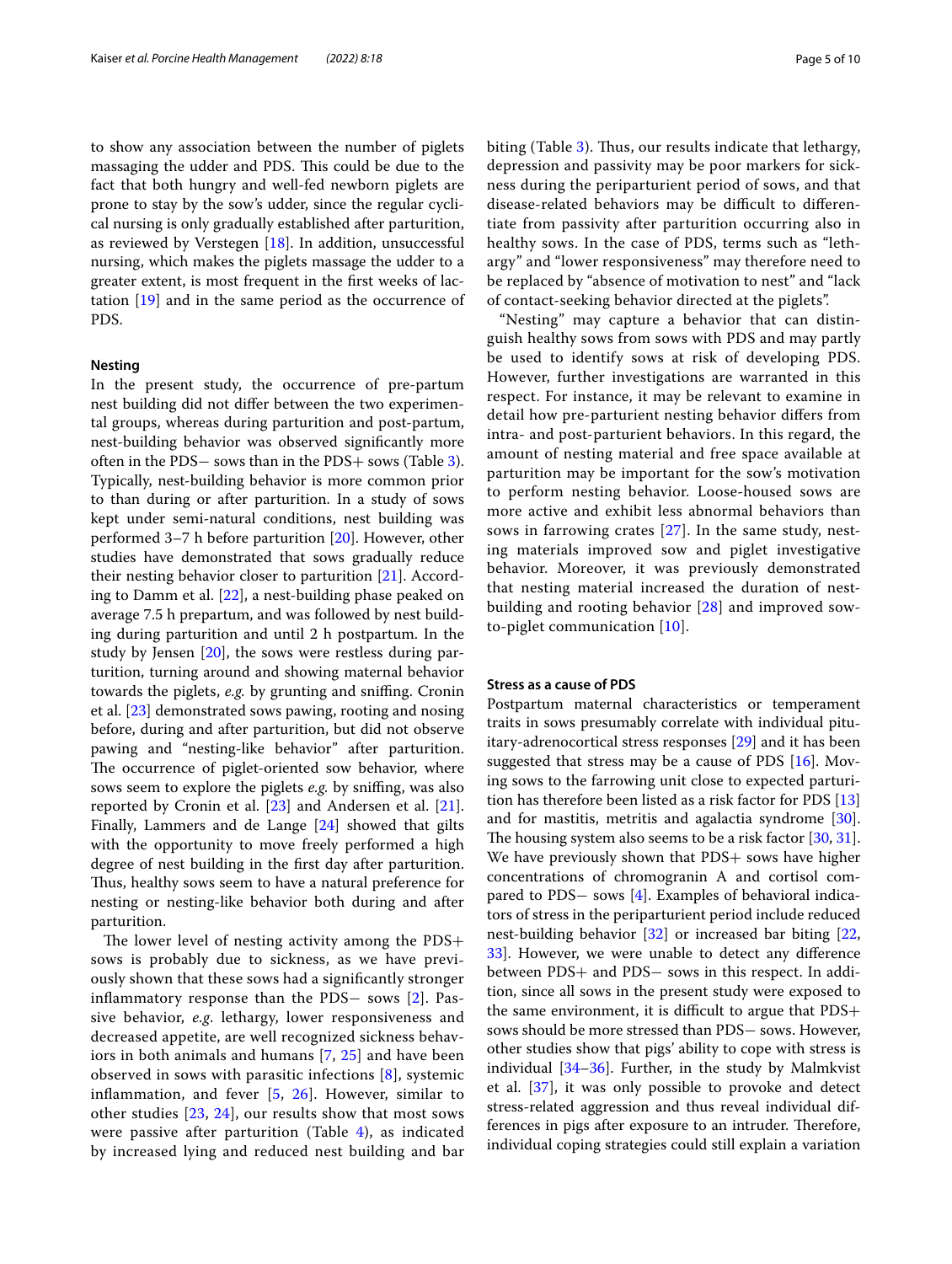#### **Placenta**

The number of observed placental expulsions may depend on whether the sows expelled one or more placentas at a time or whether this was afected by misinterpretation, where placental tissue was confused with e.g. blood or blood coagulates in the video recordings. Obstetric aid was provided more frequently in the PDS+ sows, as previously reported [\[4](#page-8-3)], and this may be the reason for placental remnants occurring slightly more frequently in this group of sows. A longer interval from the birth of the frst piglet until an observation of expulsion of placental tissue was observed among the PDS+ sows compared to the PDS− sows, which could be explained by a longer duration of parturition in the PDS+ sows, as previously reported [[4\]](#page-8-3). Finally, delayed placental expulsion in PDS+ sows may be due to weakened labor contractions.

#### **Defecation**

Ceased defecation during parturition and the following 24 h is in good agreement with our previous clinical fndings of constipation in both groups of sows over time [[38\]](#page-9-20).

# **Conclusion**

This study documented altered behavior in sows with PDS as well as in their piglets, when compared to healthy matched sows and their litters. However, the behavioral alterations suggest that sickness behavior like lethargy and passivity is difficult to recognize and a poor marker for PDS, as the only diference observed was related to the sows' nesting behavior. Furthermore, these diferences could only be detected during and after parturition, and will not meet the desire to identify a behavioral marker for the early detection of PDS. Similar considerations can be made for the behavior of the piglets. Admittedly, signifcantly more piglets were observed outside the creep areas at PDS+ sows than at PDS− sows, but a large proportion of piglets from both groups stayed outside the creep areas. Moreover, no diference in the number of piglets actively massaging the udder was noted between the groups. Thus, our results indicate that lethargy, depression and passivity may be poor markers for sickness in sows during the periparturient period and that disease-related behaviors may be difficult to recognize.

#### **Methods**

#### **Animals and housing**

The present study was conducted in a Danish commercial sow herd with 600 sows per year. Only Danish crossbred (Landrace/Yorkshire) multiparous sows were included in the study. The herd was enrolled in the Danish Specifc Pathogen-Free (SPF) system and further screened for porcine reproductive and respiratory syndrome and influenza prior to data collection. The herd was subjected to a routine animal welfare assessment prior to the start of the study.

From 1 week before expected parturition (approx. gestation day 109) and until weaning, the sows were confined in farrowing crates measuring  $1.6 \times 2.6$  m<sup>2</sup>. The farrowing pens were equipped with covered piglet creep areas with foor heating, rubber mats and dimmable heating lamps (100 W). The pen floor was partly slatted with 2/3 solid concrete at the front and 1/3 iron bars at the back. Between each batch of sows, all farrowing units were cleaned and disinfected. The sows were fed homemixed liquid feed (50% barley and 50% wheat) four times a day. The sows were restrictively fed (approx. 2.8 kg per day) from 2 days before expected farrowing, according to common Danish practice. After farrowing, the feed ration was increased daily according to the sows' appetite. Sows were given a large handful of cut straw (approx. 10 cm) once a day (in the morning) in accordance with the regulations in the Danish Animal Welfare Act [\[39](#page-9-21)]. Prior to the start of the study, the feeding facilities were inspected. Sows and piglets had access to water via one drinking nipple located in the trough (sows) and one attached to the partition in the pen (piglets).

#### **Study design**

The design has previously been described in publications on the infammatory response [[2](#page-8-1)], hormonal and metabolic changes [[4\]](#page-8-3), the prevalence of mastitis, and the clinical alterations pre- and post-partum [[38\]](#page-9-20). In short, a case-cohort study  $(n=69)$  was conducted by comparing 32 PDS+ sows to 37 healthy sows (PDS− sows) from 24 h before the birth of the frst piglet until 24 h after the birth of the last piglet. All sows were healthy with a fully functional udder at inclusion, but diagnosed as PDS+ if at least two out of the three following characteristics were identifed: 1. Reduced feed intake, defned as "trough not empty within 30 min after feeding", 2. General infammation of the udder, identifed via a subjective assessment of redness, swelling and increased skin temperature, and 3. Rectal temperature  $\geq$  39.5°C. Pairs of PDS+ and PDS- sows were retrospectively matched based on batch, parity, and time of parturition in the listed order of importance. The litter size was standardized to 15 piglets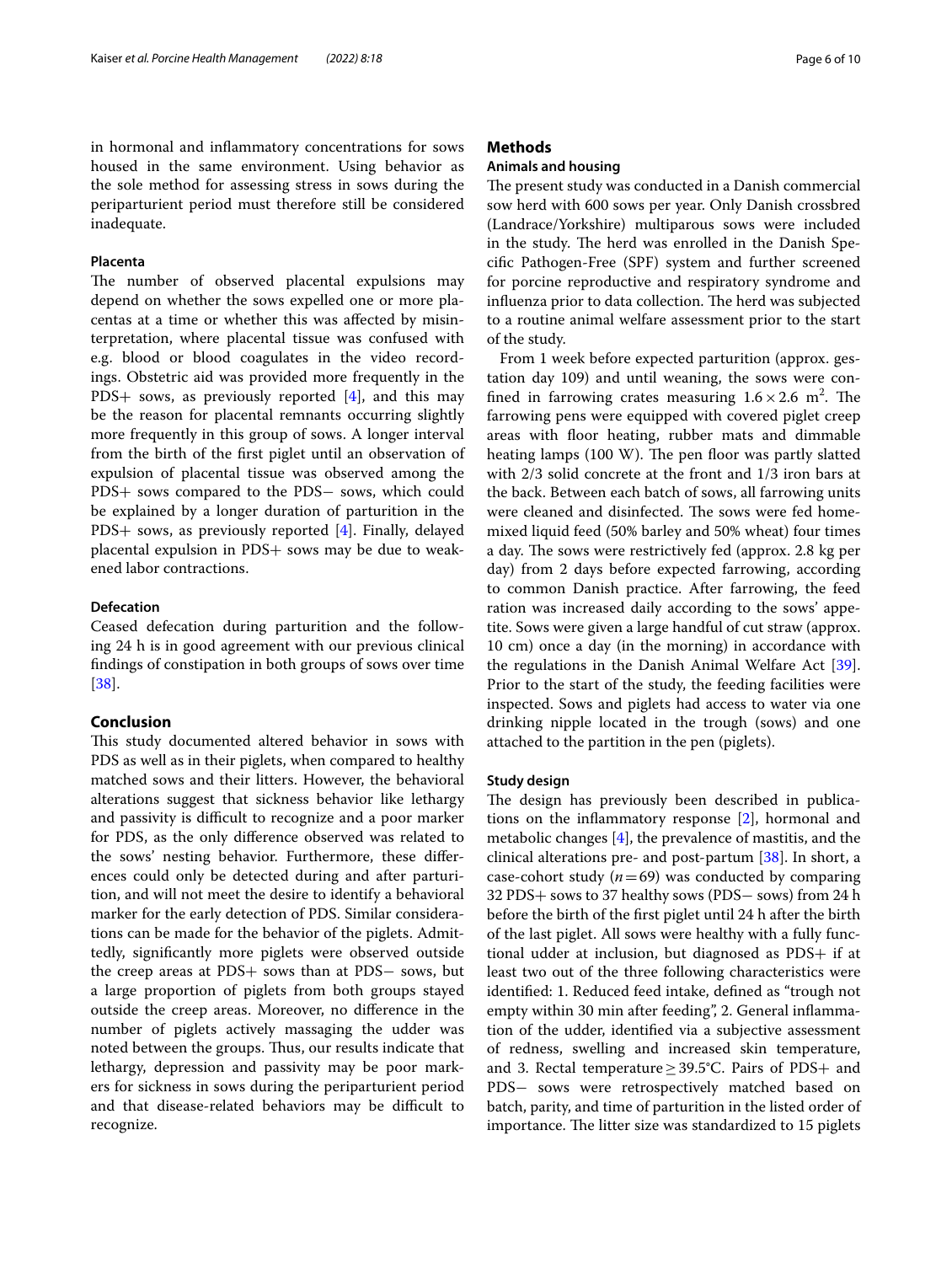within 24 h of parturition. Thereafter, cross-fostering or removal of piglets did not take place.

Following the diagnosis of PDS and the subsequent sampling, the PDS+ sows received medical treatment in accordance with the prescriptions made by the herd veterinarian (10,000 IU/kg bw of benzyl procaine penicillin (Noropen® vet., Scan-Vet, Denmark) or 16 mg/kg bw of trimethoprimsulfadiazin (Norodine® vet., ScanVet, Denmark) and 0.4 mg/kg bw of meloxicam (Loxicom®, Scan-Vet, Denmark). The treatments were administered by the farmer.

#### **Behavioral observations**

The sow and piglet behavior was video recorded (Model IPC-HDW2100P, Dahua Technology Co., Hangzhou, China) using the AxxonNext recording system (Axxon-Soft, Skolkovo Innovation Center, Moscow, Russia). The cameras were attached to the ceiling above the rear part of each farrowing pen, allowing a view of the whole pen with the exception of the front part of the trough. The same observer analyzed all video recordings blindly following instruction at start-up and a midway calibration by the project manager.

The behavioral analyses of the video recordings were done by either scan sampling or continuous sampling [[40\]](#page-9-22) as well as taking notes of the timing of specifc events, such as the birth of the piglets. Defnitions of the recorded sow behaviors and other events recorded are listed in Table [6](#page-6-0). Continuous sampling was used for the following types of behavior: recumbency (right lateral, left lateral, ventral or mixed), upright, and sitting. For behavioral events, continuous sampling was used throughout the whole study period (from 24 h before the frst piglet was born until 24 h after the last piglet was born) for: sows eating or drinking (scoring of which is based on the sow observed with her head in the trough; "Head in the trough"), sow defecation ("Defecation"), sow urinating ("Urination"), other disturbance where a staf member was present in the pen, e.g. to handle piglets ("Disturbance"), when a researcher was handling

<span id="page-6-0"></span>Table 6 Definition of selected behavioral states and events in sows from 24 h before parturition of the first piglet until 24 h after parturition of the last piglet, based on two studies [[4,](#page-8-3) [41](#page-9-23)]

| <b>States</b>                    | <b>Definitions</b>                                                                                                                                                                              | <b>Observation technique</b>                                  |
|----------------------------------|-------------------------------------------------------------------------------------------------------------------------------------------------------------------------------------------------|---------------------------------------------------------------|
| Right or left lateral recumbency | Right or left side of the head, right or left scapula and waist touch the floor and<br>the udder is visible [slightly adjusted according to Cui et al. [41]]                                    | Continuously                                                  |
| Mixed recumbency                 | Lying with the udder partly exposed where only some parts of the udder are<br>visible                                                                                                           | Continuously                                                  |
| Ventral recumbency               | Stomach touches the floor, the front legs are stretched or folded under the<br>body [slightly adjusted according to Cui et al. [41]]                                                            | Continuously                                                  |
| Upright position                 | Four legs are placed on the floor or moving—without changing the position<br>of the body or leading to a horizontal movement of the body                                                        | Continuously                                                  |
| Sitting                          | Sitting like a dog, hind quarter and caudal end touching the floor with hind<br>legs folded and front legs erect to support the body weight (slightly adjusted<br>according to Cui et al. [41]) | Continuously                                                  |
| Events                           |                                                                                                                                                                                                 |                                                               |
| Head in the trough*              | Head (from the ears onward) in the trough. Ends when the sow removes<br>her head from trough                                                                                                    | Continuously                                                  |
| Defecating                       | Sow defecating                                                                                                                                                                                  | Continuously                                                  |
| Urination                        | Sow urinating                                                                                                                                                                                   | Continuously                                                  |
| Disturbance                      | A staff member handling the sow in the pen (handling piglets, emptying the<br>trough, etc.)                                                                                                     | Continuously                                                  |
| Restraint                        | A researcher handling the sow in the pen (sampling, performing clinical exami-<br>nation, feeding sucker, forcing the sow to stand up, etc.)                                                    | Continuously-from 10 min. before<br>handling to 10 min. after |
| Others                           | The sow shows other behavioral events than described                                                                                                                                            | Continuously                                                  |
| Camera                           | The camera prevents a view of the sow (including power failure)                                                                                                                                 | Continuously                                                  |
| Nesting                          | Sitting or standing. Pawing with a foreleg, rubbing their head or rooting or<br>biting with the snout against the farrowing rail                                                                | One-zero sampling in 5 min intervals                          |
| Bar biting                       | Biting with the snout against the farrowing rail due to stereotyped behavior                                                                                                                    | One-zero sampling in 5 min intervals                          |
| Pig                              | A piglet is delivered                                                                                                                                                                           | Continuously                                                  |
| Placenta                         | The placenta is delivered                                                                                                                                                                       | Continuously                                                  |
| Obstetric aid                    | A staff member provides obstetric aid (results reported in Kaiser et al. [2])                                                                                                                   | Continuously                                                  |
| Treatment                        | Injection treatment of sick sows                                                                                                                                                                | Continuously                                                  |

\*Indicates an approximate ('most likely') measure of water and feed intake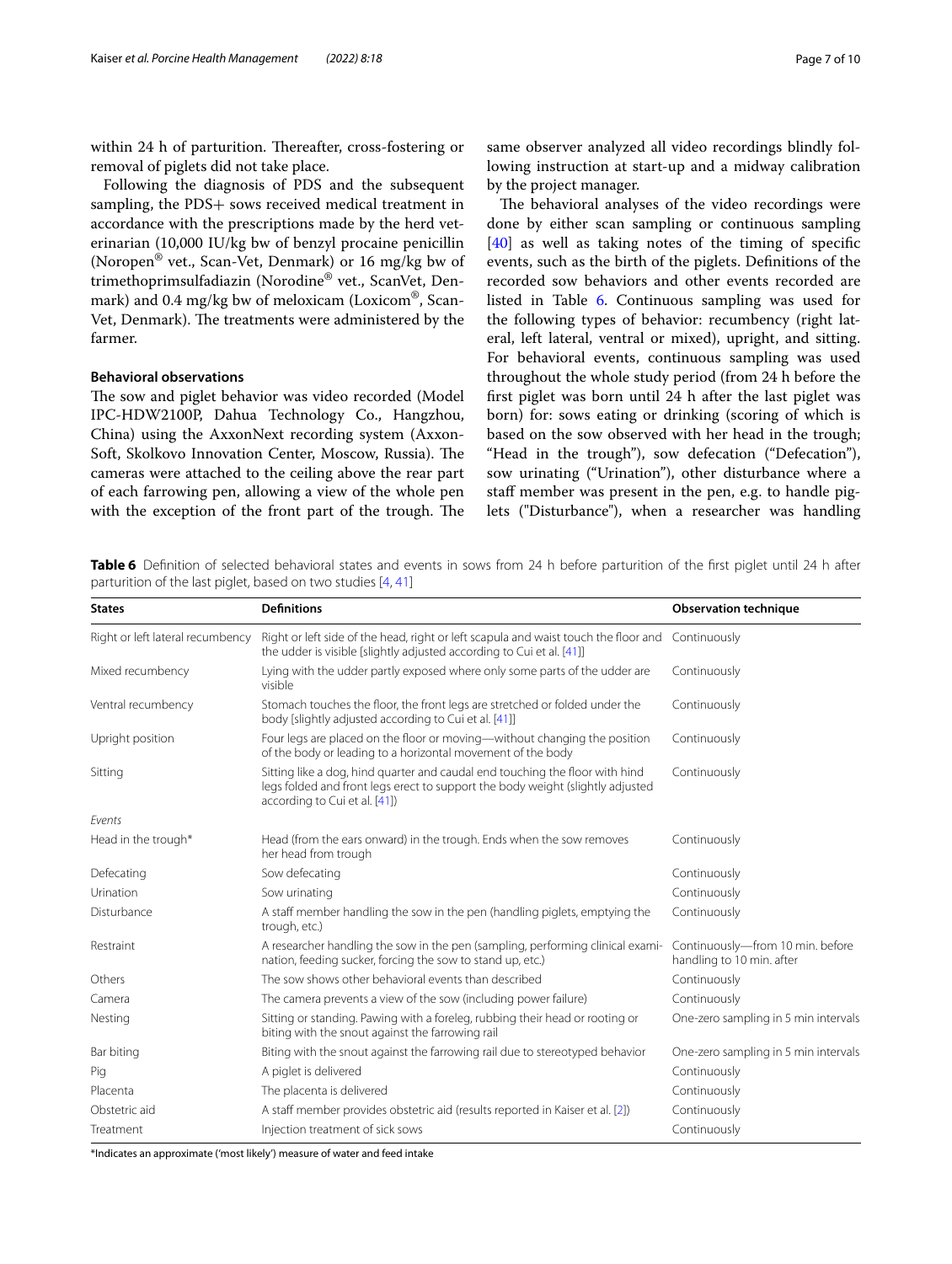the sow in the pen, e.g. sampling or performing clinical examinations ("Restraint"), other behavioral events ("Others"), camera dropouts ("Camera"), delivery of placenta ("Placenta"), delivery of a piglet ("Pig"), "Obstetric aid" performed by staff member, and any treatment given by injection ("Treatment"). In addition, the occurrence of nest-building behavior ("Nesting") and sows biting the farrowing rail ("Bar biting") was recorded throughout the whole study period by One-zero sampling in 5 min intervals [\[40](#page-9-22)] (Table [6\)](#page-6-0).

For two defned time periods within the total observation period, scan sampling [\[40](#page-9-22)] was used to observe piglet behavior. Thus, the number of piglets located outside the creep area was scanned every 5 min ("Creep area"), and the number of piglets massaging the udder was

<span id="page-7-0"></span>**Table 7** Defnition of selected piglet behaviors

| Events      | Definitions of piglet activity                                     | <b>Observation technique</b> |
|-------------|--------------------------------------------------------------------|------------------------------|
| Creep area* | Number of piglets outside the<br>covered creep areas               | Scanning every 5 min         |
| Nursing     | Number of active (non-<br>sleeping) piglets massaging<br>the udder | Scanning every 10 min        |

\*Piglets were grouped into 4 diferent categories of 0, 1–5, 6–10 or 11–15 piglets

scanned every 10 min ("Suckling") (Table [7\)](#page-7-0). The number of piglets located outside the creep area was pooled into four diferent categories: 0, 1–5, 6–10 or 11–15 piglets. As illustrated in Fig. [1,](#page-7-1) these two variables were observed during two periods where we expected that PDS− sows would provide less milk: (1) during the six hours preceding the medical treatment of the PDS+ sows, and (2) six hours starting from 24 h after the medical treatment. In the untreated PDS− sows, a sham "medical treatment time" and the associated observation periods were defned, corresponding to the observations made in the matched PDS+ sows. For example, if a PDS+ sow was treated medically eight hours after the birth of the frst piglet, the "treatment time" for the corresponding PDS− sow would also be eight hours after the birth of the frst piglet. In case of missing values due to technical difficulties, the fctive "medical treatment time" was defned as the average time of treatment for all medically treated sows (which occurred 18:35 h after the frst piglet was born) (Fig. [1](#page-7-1)).

#### **Statistical analysis**

All statistical analyses were performed according to procedures described in the Statistic Analytical Software Enterprise Guide 7.1 (SAS Institute, Cary, NC). Not all periods had similar durations due to farrowing times and

<span id="page-7-1"></span>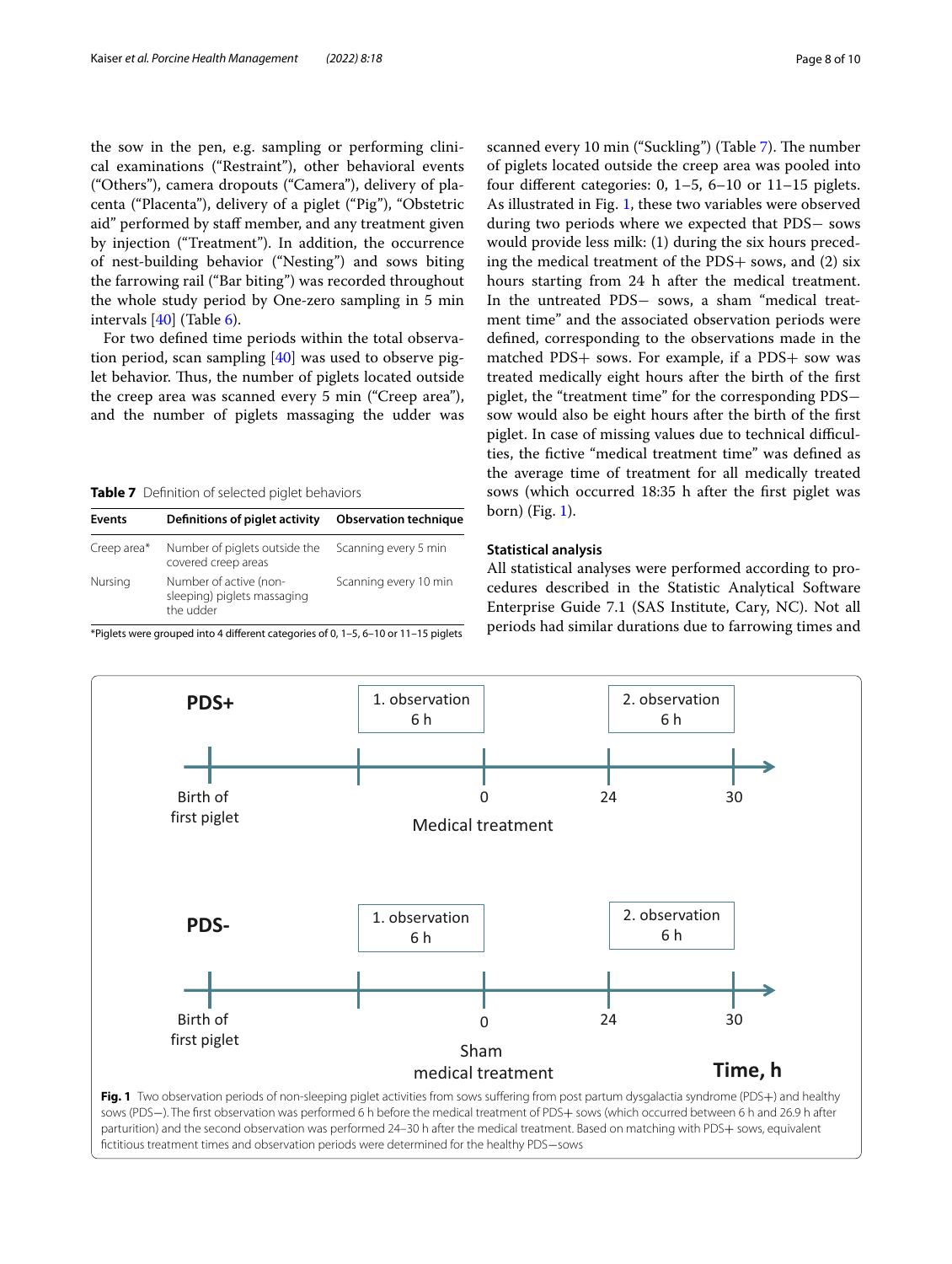because some video recordings were missing. The time spent in the diferent recumbences (right lateral, left lateral, mixed and ventral recumbency as well as sitting position) were analyzed statistically as continuous variables in a linear mixed model with sow as a random effect in the PROC MIXED procedure. The frequency of defecation, urination, disturbance, placenta, obstetric aid, nesting, bar biting, creep area, suckling, feeding/drinking, restraint, and camera, as well as the time of delivery of each piglet were analyzed using the PROC GLIMMIX procedure, with sow as a random effect. The variables on frequency of behaviors were assumed to be Poisson or Binomial distributed. The number of defecations was calculated descriptively for the sows for each period and given as a median value (25th and 75th percentile). The difference in interval from the birth of the frst piglet until the frst placenta was observed between the two groups of sows was tested by a simple t-test in the PROC TTEST procedure. For observations that only occurred once per sow (medical treatment), non-parametric Wilcoxon rank tests were used for estimating in PROC NPAR1WAY. Due to occasional power outages in the barn, observations were not recorded from one sow after parturition.

#### **Abbreviations**

PDS: Postpartum dysgalactia syndrome (PDS+ is cases and PDS- is healthy sows); SPF: Specifc Pathogen-Free.

#### **Acknowledgements**

The authors thank the staff, the veterinarian, and the owner of the farm for practical help and access to the barn.

#### **Author contributions**

The study was designed by MK, MSH, SJ, PHA, MBFN, PB and MJ. Data were collected by MK and MJ. MK, MJ and MBFN performed statistical analyses. MK and MJ drafted the manuscript. All authors interpreted, read, revised, and approved the fnal manuscript.

#### **Funding**

The authors would like to acknowledge the fnancial support from Innovation Fund Denmark (IFD; File No. 1355-00121) and SEGES, Danish Pig Research Centre.

#### **Availability of data and materials**

The corresponding author can provide access to the datasets upon request.

#### **Declarations**

#### **Ethics approval and consent to participate**

The experimental protocol was approved in advance by the Danish Animal Experiments Inspectorate (permit 2013-15-2934-00970). All procedures were carried out in agreement with the Danish Animal Testing Act and approved by the Danish Animal Experiments Inspectorate. The animals originated from a private owner, who gave his written consent for the use of the animals for scientifc purposes.

#### **Consent for publication**

Not applicable.

#### **Competing interests**

The corresponding author was employed by SEGES, Danish Pig Research Centre for a short period at the beginning of the study. However, the authors declare that there are no conficts of interest.

#### **Author details**

<sup>1</sup> Department of Animal Science, Aarhus University, 8830 Tjele, Denmark.<br><sup>2</sup> Department of Veterinary Clinical Sciences, Copenhagen University. <sup>2</sup> Department of Veterinary Clinical Sciences, Copenhagen University, 2630 Taastrup, Denmark.<sup>3</sup> Department of Clinical Sciences, Swedish University of Agricultural Sciences, 75007 Uppsala, Sweden. <sup>4</sup>SEGES Innovation P/S, 1709 Axelborg, Copenhagen V, Denmark. <sup>5</sup> Danish Pig Research Centre, SEGES, 8200 Aarhus N, Denmark.

# Received: 19 July 2021 Accepted: 4 April 2022<br>Published online: 02 May 2022

#### **References**

- <span id="page-8-0"></span>1. Wierzchosławski K, Kwit K, Pejsak Z, Pomorska-Mól M. Selected serum acute-phase proteins in peripartum sows and evaluation of their diagnostic usefulness. Anim Reprod Sci. 2018;191:44–55.
- <span id="page-8-1"></span>2. Kaiser M, Jacobson M, Andersen PH, Bækbo P, Cerón JJ, Dahl J, et al. Infammatory markers before and after farrowing in healthy sows and in sows afected with postpartum dysgalactia syndrome. BMC Vet Res. 2018;14(1):83.
- <span id="page-8-2"></span>3. Kemper N. Update on postpartum dysgalactia syndrome in sows. J Anim Sci. 2020;98:S117–25.
- <span id="page-8-3"></span>4. Kaiser M, Jacobsen S, Andersen PH, Bækbo P, Cerón JJ, Dahl J, et al. Hormonal and metabolic indicators before and after farrowing in sows afected with postpartum dysgalactia syndrome. BMC Vet Res. 2018;14(1):334.
- <span id="page-8-4"></span>5. Zhu Y, Österlundh I, Hultén F, Magnusson U. Tumor necrosis factor-α, interleukin-6, serum amyloid A, haptoglobin, and cortisol concentrations in sows following intramammary inoculation of Escherichia coli. Am J Vet Res. 2004;65(10):1434–9.
- <span id="page-8-5"></span>6. Wang JF, Wang M, Ma JL, Jiao LG, Zhou XY, Lindberg JE. The infuence of intramammary lipopolysaccharide infusion on serum Ca, P, vitamin D, cytokines and cortisol concentrations in lactating sows. J Vet Med Ser A. 2006;53(3):113–8.
- <span id="page-8-6"></span>7. Dantzer R, O'Connor JC, Freund GG, Johnson RW, Kelley KW. From infammation to sickness and depression: when the immune system subjugates the brain. Nat Rev Neurosci. 2008;9(1):46–56.
- <span id="page-8-7"></span>8. Trevisan C, Johansen MV, Mkupasi EM, Ngowi HA, Forkman B. Disease behaviours of sows naturally infected with *Taenia solium* in Tanzania. Vet Parasitol. 2017;235:69–74.
- <span id="page-8-8"></span>9. Yun J, Swan K-M, Farmer C, Oliviero C, Peltoniemi O, Valros A. Prepartum nest-building has an impact on postpartum nursing performance and maternal behaviour in early lactating sows. Appl Anim Behav Sci. 2014;160:31–7.
- <span id="page-8-9"></span>10. Rosvold EM, Newberry RC, Andersen IL. Early mother-young interactions in domestic sows—nest-building material increases maternal investment. Appl Anim Behav Sci. 2019;219: 104837.
- <span id="page-8-10"></span>11. Pedersen LJ, Jørgensen E, Heiskanen T, Damm BI. Early piglet mortality in loose-housed sows related to sow and piglet behaviour and to the progress of parturition. Appl Anim Behav Sci. 2006;96(3):215–32.
- <span id="page-8-11"></span>12. Cronin GM, van Amerongen G. The effects of modifying the farrowing environment on sow behaviour and survival and growth of piglets. Appl Anim Behav Sci. 1991;30(3):287–98.
- <span id="page-8-12"></span>13. Papadopoulos GA, Vanderhaeghe C, Janssens GP, Dewulf J, Maes DG. Risk factors associated with postpartum dysgalactia syndrome in sows. Vet J. 2010;184(2):167–71.
- <span id="page-8-13"></span>14. Angjelovski B, Cvetkovikj A, Mrenoshki S, Radeski M, Cvetkovikj I, Ratkova M, et al. Bacteria associated with clinical postpartum dysgalactia syndrome in farmed sows in the Republic of Macedonia. Turk J Vet Anim Sci. 2016;40:776–81.
- <span id="page-8-14"></span>15. Mainau E, Dalmau A, Ruiz-de-la-Torre JL, Manteca X. A behavioural scale to measure ease of farrowing in sows. Theriogenology. 2010;74(7):1279–87.
- <span id="page-8-15"></span>16. Martineau GP, Le TY, Guillou D. Postpartum dysgalactia syndrome: a simple change in homeorhesis? JSHAP. 2013;21(2):85–93.